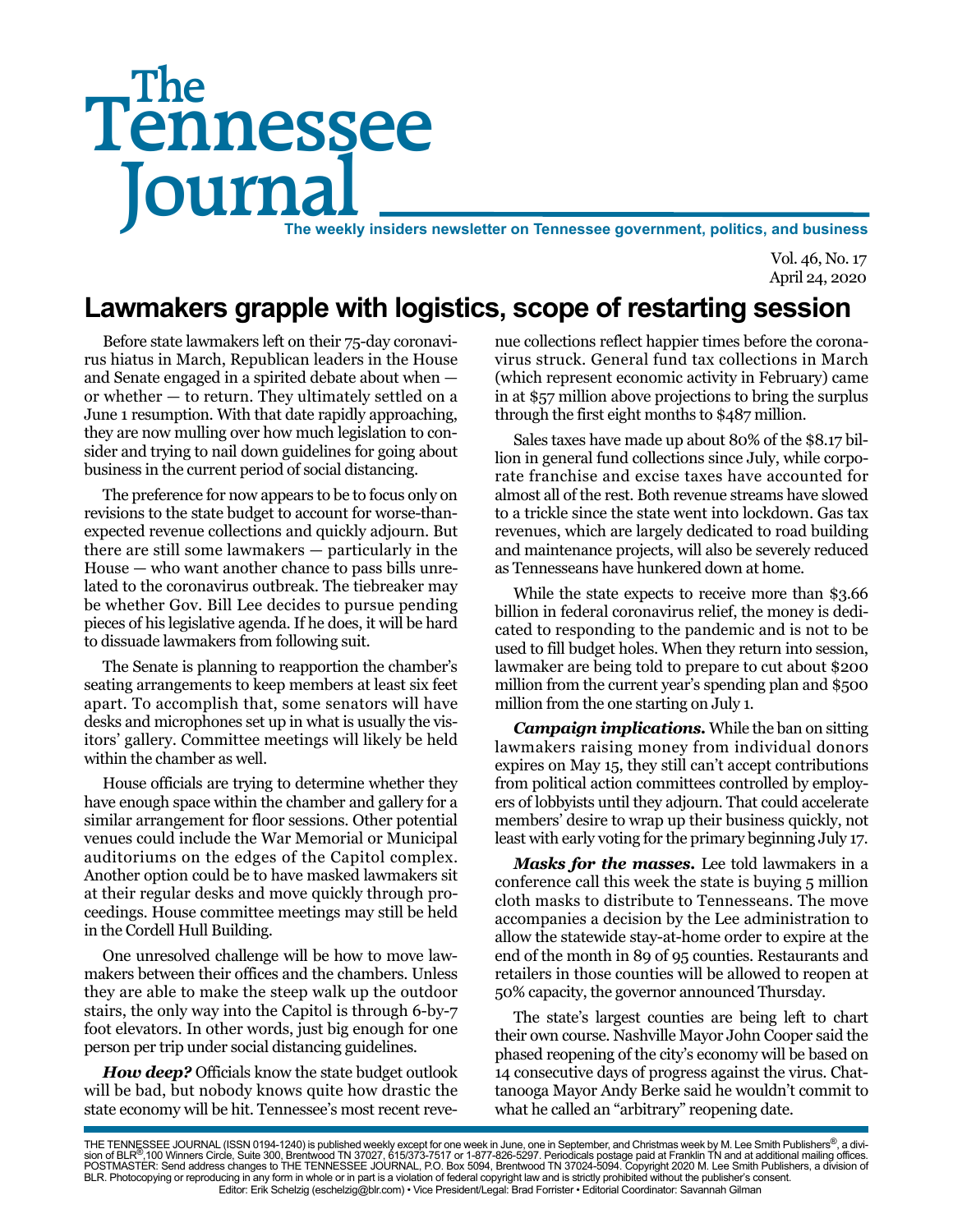#### *From the campaign trail* **Hagerty secures line of credit from bank where he once served on board**

When Republican U.S. Senate candidate Bill Hagerty decided to bolster his campaign's war chest, he only had to look so far as Pinnacle Financial Partners, where he served on the board before he was appointed ambassador to Japan. The close ties don't end there. The Nashville-based bank's co-founder and chairman is Rob McCabe, the brother-in-law of former Gov. Bill Haslam, for whom Hagerty previously served as commissioner of Economic and Community Development.

Hagerty secured a \$2.5 million line of credit on March 27, just days before the end of the reporting period. The interest rate is 3.75%, and any balance is due to be repaid within three years. Hagerty posted securities worth the equivalent amount as collateral.

Unlike with traditional candidate loans to a campaign (such as the \$1.9 million rival Republican Manny Sethi has provided to his bid), Hagerty will have to pay back only as much as he draws from the line of credit. But the Federal Election Commission considers the upper limit in its calculations of cash on hand, giving Hagerty a large advantage — at least on paper.

Without the line of credit, Hagerty would have had \$1.8 million remaining on hand for the primary — just \$9,000 more than Sethi (with the latter's loans included). With the line of credit added, Hagerty's available primary cash jumps to \$4.3 million.

McCabe and Pinnacle CEO M. Terry Turner have both given maximum campaign contributions to Hagerty. And the candidate had been scheduled to deliver a speech at a luncheon forum hosted by Pinnacle at the Nashville convention center earlier this month.

**Senate challenges.** Five U.S. Senate candidates were initially removed from the Republican primary ballots when their bona fides were called into question for failing to meet the requirement to have voted in three of the last four GOP primaries. Three of those — Byron Bush, Roy Dale Cope, and Terry Dicus — were restored after appealing their verdicts.

The identities of the challengers to the five candidates have raised some eyebrows in campaign circles: Cyndi Miller, an executive committee member from Brentwood, and Rachel Flynn of Crossville. Both are active supporters of Sethi's campaign, which said it had nothing to do with seeking the removal of candidates from the ballot (in fact, two other Sethi supporters on the executive committee were among those vouching for Bush to be restored).

In 2018, successful challenges to seven GOP candidates' bona fides had the effect of clearing the field of all but one little-known opponent for Marsha Blackburn. She went on to win the Republican nomination with 85% of the vote while reserving resources for the general election matchup against Democrat Phil Bredesen. Taking aim at the five GOP hopefuls this year had less of an obvious benefit for Sethi, given that even if the challenges had held up, there still would have been a total of 12 contestants on the ballot. And now there are 15.

*Rose challenge back on.* State Sen. Paul Rose of Covington was one of just three Republican incumbents facing a primary opponent this year. Then his challenger, Scott Throckmorton of Collierville, was removed from the GOP ballot following a challenge by former Shelby County Chair Lee Mills (who is mounting his own GOP primary campaign against state Rep. Tom Leatherwood of Arlington) and Charlotte Kelly of Burlison, who has given \$1,500 to Rose's re-election effort.

Throckmorton was restored to the ballot after being vouched for by Terry Rowland, an executive committee member and former Shelby County commissioner. Throckmorton is the owner of a private security company in Memphis and a handgun carry permit instructor. While he should have a built-in advantage based on where he lives (the Shelby County portion of the district is far more populous than Rose's home county of Tipton), he's not very well known politically. And in an era of social distancing and economic uncertainty, introducing himself to voters and raising money will be a lot more challenging than under normal circumstances.

Rose won the special election to succeed former Senate Majority Leader Mark Norris (R-Collierville) following his confirmation to a federal judgeship in 2018.

*Shadow Democrat?* Much of the attention among the Democratic fights over bona fide credentials was on the circumstances surrounding the ouster of state Rep. John DeBerry of Memphis and his failed appeal. But the party also blocked the 9th Congressional District candidacy of a longtime thorn in its side, M. LaTroy Williams (who now goes by Alexandria-Williams).

Williams has long roiled the party by running unaffiliated groups like the Shelby County Democratic Club and the National Democratic Party USA, which have issued pre-election sample ballots of preferred candidates (including some running as Republicans). In 2014, incumbent U.S. Rep. Steve Cohen (D-Memphis) obtained a court order to halt the placement of signs declaring a primary challenger as having been endorsed by the National Democratic Party USA. The signs included photos of then-President Barack Obama, who had in fact endorsed Cohen.

Other than denying involvement, Williams declared nobody had "done more for the Democratic Party" than he had, touting his past association with athletes Jim Brown and Muhammad Ali, former Presidents Jimmy Carter and Bill Clinton, and, probably unhelpfully, conservative U.S. Supreme Court Justice Samuel Alito. Williams received just eight of the 34 votes he would have needed to overturn the decision to keep him from running against Cohen in this year's Democratic primary.

*Professional candidate.* Democrat Renee Hoyos is running against U.S. Rep. Tim Burchett (R-Knoxville) in the 2nd District again this year. The former executive director of the Clean Water Network has shown some respectable fundraising prowess, banking \$125,500 in the first quarter, \$1,000 more than the incumbent.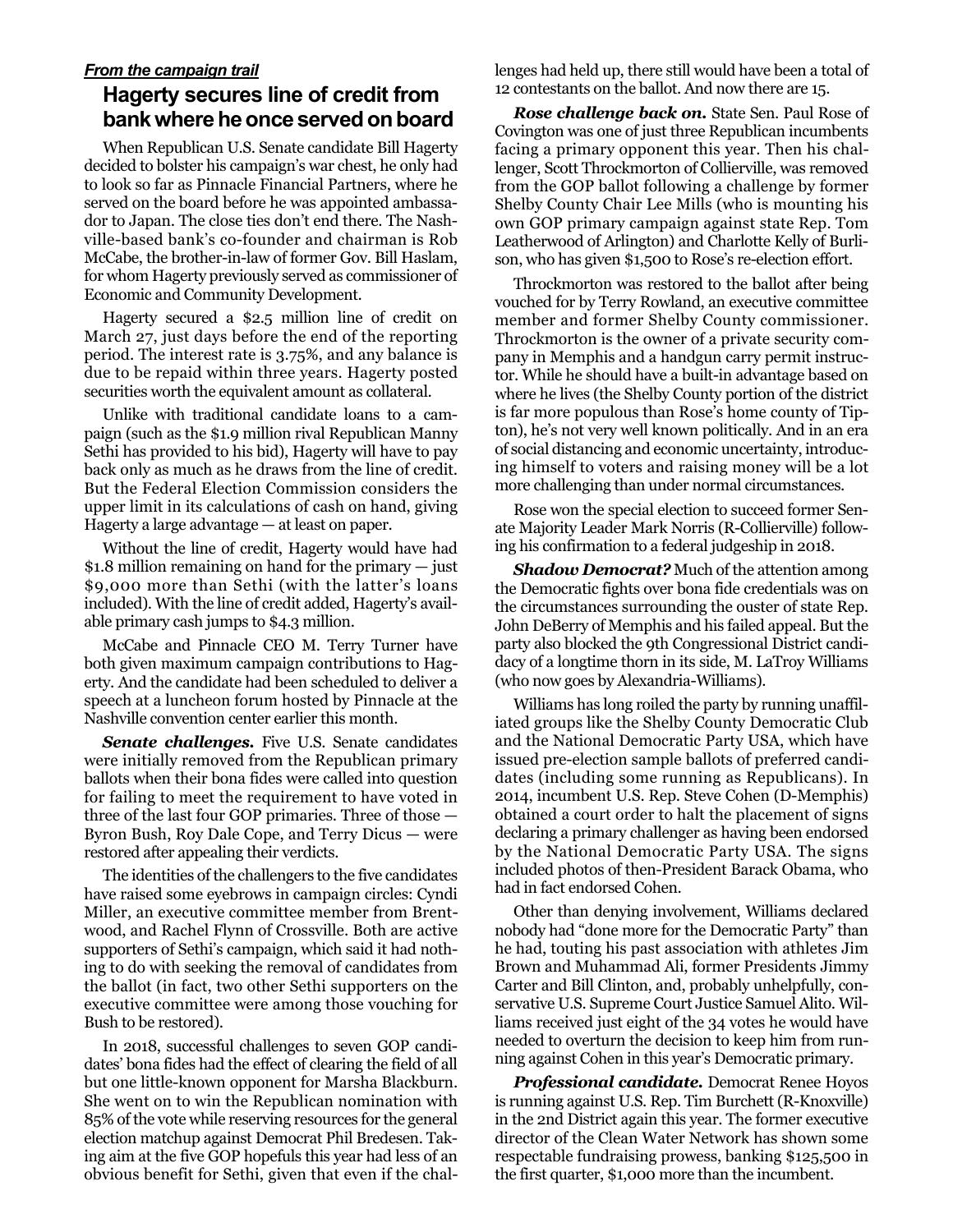## Tennessee News Digest

● Gov. Bill Lee signed a letter asking President Trump to declare a major disaster for areas affected by the Easter tornado outbreak. The request covers Bradley, Hamilton, Marion, Monroe, Polk, Scott, and Washington counties.

● Most Tennessee state parks and natural areas reopened Friday for daytime use after having been shut down during the statewide stay-at-home order. Four parks aren't opening yet: Burgess Falls,

Cummins Falls, Seven Islands, and Lamar Alexander Rocky Fork.

● Volkswagen plans to resume operations at its lone U.S. plant in Chattanooga on May 3. The automaker said it has implemented more than 90 measures to limit contact among workers. Union officials are telling General Motors an early-May restart would be "too risky." Nissan has announced plans to resume production in mid-May.

● FedEx won a \$60 million contract from the U.S. Department of Health and Human Services to expedite shipping of personal protective equipment, the *Memphis Business Journal* reported. The arrangement runs through Sept. 22.

● Passenger volume at Nashville International Airport has dropped by 95%, from a daily average of about 50,000 travelers to less than 2,000. Those are levels last seen in the 1960s.

One unusual element of Hoyos' campaign is that she's paying herself a monthly salary of about \$1,800. Campaign manager Don Black told the *Knoxville News Sentinel* that running for Congress is a full-time job Hoyos wouldn't otherwise be able to pursue because she's not independently wealthy.

*Roe seat.* State Rep. Timothy Hill of Blountville received the endorsement of the House Freedom Caucus for his bid to succeed retiring U.S. Rep. Phil Roe (R-Johnson City) in the 1st District. Hill is one of 16 candidates vying for the GOP nomination. Rival John Clark, a former Kingsport mayor, announced this week he would limit himself to three terms if he's elected.

Longtime state Sen. Rusty Crowe of Johnson City has long had a reputation for trying to keep everyone happy in his dealings at the legislature. It will be interesting to see if he can keep that approach going as a congressional candidate. An early challenge might be explaining to Hagerty supporters in the U.S. Senate primary why his campaign manager, Stephen Sebastian of Kingsport, has been making regular (if small) donations to Sethi.

*Lotfi business.* When Rep. Matthew Hill (R-Jonesborough) was making his bid for House speaker last year, he pledged to colleagues he wouldn't rehire twicefired legislative staffer Michael Lotfi if he won the post. Once that bid for speaker fizzled, his brother Timothy Hill started paying Lotfi for work out of his campaign account, racking up \$10,500 in expenditures between August and March.

Other top Lotfi clients for advertising and website work through his Red Ivory Strategies have included the House Republican Caucus (\$6,000) and Reps. Robin Smith of Hixson (\$3,700), Michael Curcio of Dickson (\$3,000), and Andy Holt of Dresden (\$2,500).

*Boyd's money.* When Randy Boyd was appointed interim president of the University of Tennessee in 2018, he told the *Nashville Post* he planned to allow his Growth and Opportunity PAC to become inactive in order to avoid "possible conflicts of interest."

Since then, Boyd has given thousands of dollars in donations to House Speaker Cameron Sexton, the Senate Republican Caucus, and Jai Templeton's bid to succeed retiring state Sen. Dolores Gresham. Boyd, who was recently awarded a five-year UT contract, tells the *Post* he changed his PAC policy to back candidates who support "the future of our great university."

*Name games.* Democrat Matt Ferry is trying to unseat incumbent Republican Rep. Bryan Terry in the state House race in Murfreesboro. While the Ferry-Terry matchup involves the closest-sounding last names going head-to-head this year, there are several House candidates who have the same or similar last names as sitting lawmakers in other districts, which would provide for a great source of confusion (and amusement) if they were all to win election. They include:

● David Hawks, one of five Republicans running to succeed retiring Rep. Andy Holt (R-Dresden). Rep. David Hawk (R-Greeneville) is just one letter off.

● Tim Hicks, the Republican primary challenger of Rep. Micah Van Huss of Jonesborough. No relation to Rep. Gary Hicks (R-Rogersville).

● Dean Sparks, the Democratic challenger to Rep. Ron Travis (R-Dayton). Rep. Mike Sparks (R-Smyrna) has befuddled colleagues in the House since 2010.

● C.J. Mitchell, a Democrat running against Rep. Dennis Powers (R-Jacksboro). Rep. Bo Mitchell (D-Nashville) is unopposed this year.

● Ruby Powell-Dennis, one of four Democrats running for the seat being vacated by Rep. Jim Coley (R-Bartlett). Her last name sounds like an amalgam of Reps. Jason Powell (D-Nashville) and Dennis Powers.

● Mary Vaughn, the Democratic opponent of Rep. Tim Rudd (R-Murfreesboro). Rep. Kevin Vaughan (R-Collierville) is the part-owner of a beloved rodeo bull.

● If Democrats Orrden Williams and Lynette Williams win their respective races in Districts 88 and 95, they could make it three with their name in the chamber alongside Rep. Ryan Williams (R-Cookeville).

There have been a surprising number of duplicate last names serving in the House over the years, including current Speaker Cameron Sexton (R-Crossville) and firebrand Rep. Jerry Sexton (R-Bean Station).

Reps. Harry Brooks (R-Knoxville) and Henri Brooks (D-Memphis) served together in the early 2000s. Shortly after Henri Brooks resigned in 2006, Rep. Kevin Brooks (R-Cleveland) was elected to his first term. Both remaining Brookses have since retired.

In 2009, there were three simultaneously-serving Cobbs in the chamber: Curt, Jim, and Ty. Three decades earlier, two Chattanooga-area lawmakers were named Bill Carter. To keep them apart, they were often referred to by their nicknames, Beer Bill and Bald Bill.